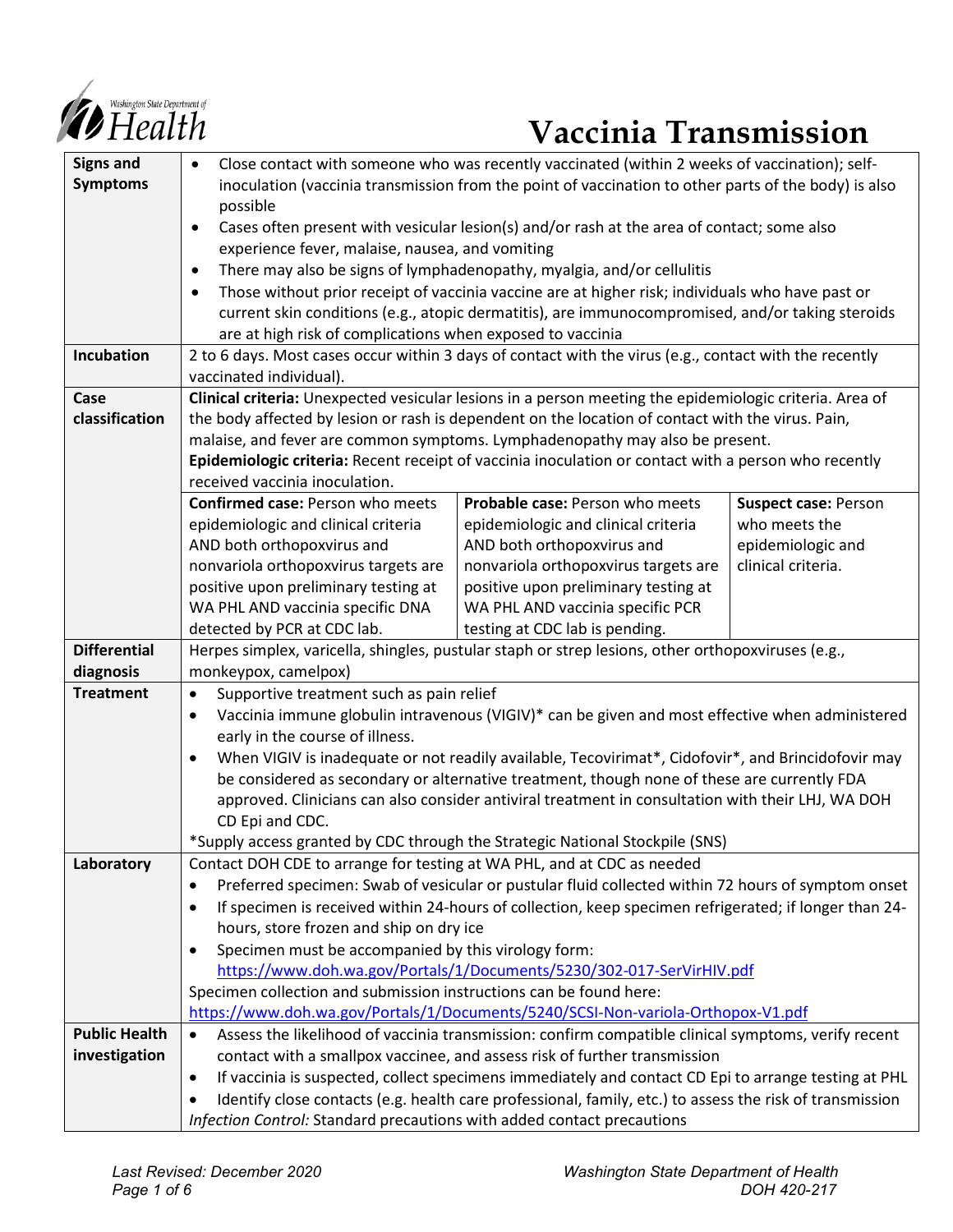## **Vaccinia Transmission**

#### **1. DISEASE REPORTING**

#### **A. Purpose of Reporting and Surveillance**

- 1. To confirm vaccinia transmission incidents and facilitate prompt administration of vaccinia immune globulin intravenous (VIGIV).
- 2. To identify other individuals who may be at risk of vaccinia transmission due to contact with the recent vaccinee or with the recently identified case.
- 3. To notify facility where the vaccine was administered to promote increased education and prevention efforts.

## **B. Legal Reporting Requirements**

- 1. Health care providers: **immediately notifiable to local health jurisdiction**
- 2. Health care facilities: **immediately notifiable to local health jurisdiction**
- 3. Laboratories: no reporting requirements for vaccinia.
- 4. Local health jurisdictions: notifiable to the Washington State Department of Health (DOH) Office of Communicable Disease Epidemiology (CDE) within seven days of case investigation completion or summary information required within 21 days.

## **C. Local Health Jurisdiction Investigation Responsibilities**

- 1. Begin the investigation immediately.
- 2. Report all *suspected* cases (see definition below) to DOH CDE. Complete the vaccinia transmission report form (available at [https://www.doh.wa.gov/Portals/1/Documents/5100/420-211-ReportForm-Vaccinia.pdf\)](https://www.doh.wa.gov/Portals/1/Documents/5100/420-211-ReportForm-Vaccinia.pdf) and enter the data into the Washington Disease Reporting System (WDRS).

## **2. THE DISEASE AND ITS EPIDEMIOLOGY**

## **A. Etiologic Agent**

Vaccinia is a non-variola orthopoxvirus which is used for the live-virus smallpox vaccine. The smallpox vaccine is administered with approximately 15 small needle pricks. When administered appropriately, a small lesion should form at the site of the vaccination. The lesion is where vaccinia transmission can initiate. The virus remains live until the lesion heals. During this healing process, the virus can transfer to other parts of the body (self-inoculation) or to other individuals (transmission or contact transfer).

## **B. Description of Illness**

Vaccinia transmission illness is characterized by vesicular lesion(s) and/or rash at the area of contact with the live virus. Fever, malaise, nausea, vomiting, and lymphadenopathy are also common symptoms of vaccinia transmission illness.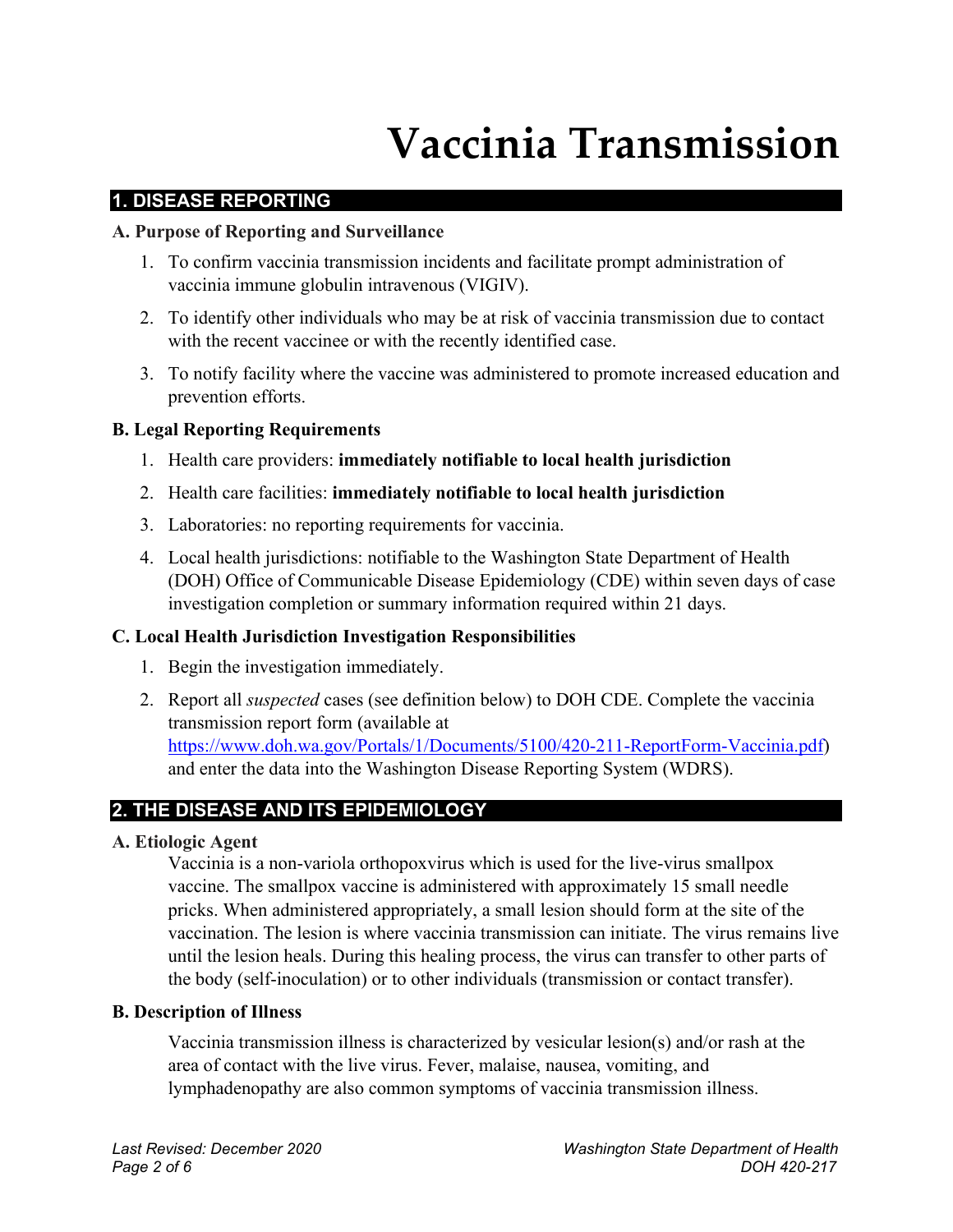For example, a case in New York presented with painful face, neck and chest lesions and reported close contact with a recent smallpox vaccinee through a wrestling match. It was also later reported that the vaccinee's injection site dressing had come off during the wrestling match. This led to three documented secondary transmissions and one tertiary transmission. [\(https://www.ncbi.nlm.nih.gov/pmc/articles/PMC3377411/\)](https://www.ncbi.nlm.nih.gov/pmc/articles/PMC3377411/)

## **C. Vaccinia Transmission in Washington**

Vaccinia transmission is rare in Washington State and in the United States. Over the past ten years there have only been sporadic cases across the U.S. Most cases have been connected to military personnel who have recently been vaccinated for smallpox. Individuals who have or have had previous symptoms of eczema dermatitis are at higher risk of having a reaction to the vaccinia vaccine and vaccinia transmission.

#### **D. Reservoir**

The live vaccinia virus is primarily only seen in the vaccine and in laboratory settings. It is very rare for vaccinia virus to be captured outside of those controlled locations. Once given the live vaccine, humans become a reservoir for the virus and can transmit the virus while the virus is still live and incubating on the individual's skin.

#### **E. Modes of Transmission**

Vaccinia virus from the live vaccine can be transmitted through self-inoculation, contact transfer, and fomites (e.g., bandages, towels, razors, bedding, etc.). Selfinoculation occurs when the virus is transmitted from one part of the body to another, e.g., from the site of vaccination to the mouth. Contact transfer occurs when the virus is transmitted from one individual to another, which is more commonly seen. Typically, in cases of contact transfer, the individual who was vaccinated has not kept the site properly covered. There have been cases in which the vaccinee transmits the virus to an unvaccinated individual who unknowingly goes on to infect a third individual (a tertiary case) through close contact.

Evidence of transmission is often apparent, as vesicular lesions will typically occur at the site of contact with the virus.

## **F. Incubation Period**

Two to six days. Most cases occur within three days of contact with the virus (e.g., contact with the recently vaccinated individual).

## **G. Period of Communicability**

Vaccinia transmission occurs from person-to-person. Vaccinia is transmissible from the time of vaccination until the vaccine lesion has healed. The vaccine lesion typically heals within two to three weeks; during this time, it is suggested that individuals cover their vaccination site properly and ensure that any items that touch the site of inoculation are not shared and are cleaned appropriately. After vaccination, the vaccinee should cover the site of administration with gauze or a semi permeable bandage, changing the gauze or bandage every three days. For added precautions, it is recommended to wear a long sleeve shirt that covers the bandage.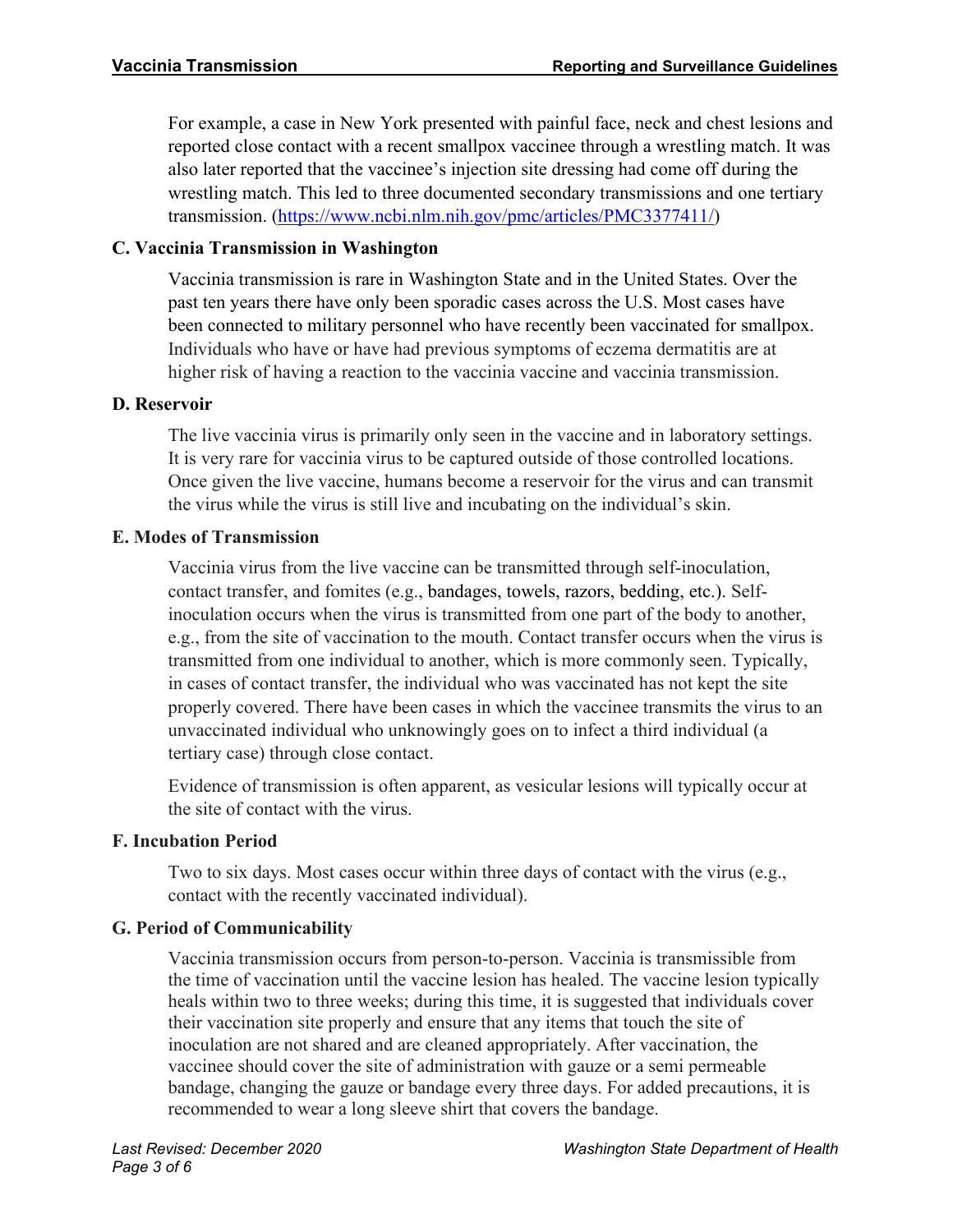## **H. Treatment**

The only indicated treatment for vaccinia disease is Vaccinia Immune Globulin Intravenous (VIGIV), which is recommended as first-line therapy. VIGIV does not treat smallpox, only adverse reactions to the vaccine. VIGIV is most effective when given in early stages of symptom progression.

Washington State hospitals do not have VIGIV on hand. When needed, clinicians should contact their local health jurisdiction and contact DOH CDE in order to obtain VIGIV from CDC's Strategic National Stockpile (SNS).

If VIGIV is not available or not working effectively, antiviral therapy may be used offlabel as treatment. CDC should be consulted to recommend use of antivirals as secondary treatment. Tecovirimat, Cidofovir, and Brincidofovir have shown to be effective in animal studies; however, use of these drugs are not FDA-approved. Tecovirimat and Cidofovir are stockpiled by SNS. DOH CDE can help facilitate this process.

Supportive treatment such as pain medication may be prescribed to alleviate symptoms of disease.

<https://www.cdc.gov/smallpox/clinicians/vaccine-medical-management6.html>

## **I. Immunity**

Vaccinia vaccination is the only way to become immune to vaccinia transmission. Confirmed cases of vaccinia transmission may become immune to smallpox. Immunity can be confirmed by the presence of vaccinia-specific immunoglobulin G.

## **3. CASE DEFINITIONS**

## **A. Clinical Criteria for Diagnosis**

Unexpected vesicular lesions in a person meeting the epidemiologic criteria. Area of the body affected by lesion or rash is dependent on the location of contact with the virus. Pain, malaise, and fever are common symptoms. Lymphadenopathy may also be present.

## **B. Epidemiologic Criteria**

Recent receipt of vaccinia inoculation or contact with a person who recently received vaccinia inoculation.

## **C. Laboratory Criteria for Diagnosis**

Vaccinia DNA detected through PCR.

## **D. Case Definition**

**Suspect:** Person who meets the epidemiologic and clinical criteria.

**Probable:** Person who meets epidemiologic and clinical criteria AND both orthopoxvirus and nonvariola orthopoxvirus targets are positive upon preliminary testing at Washington State Public Health Laboratories (PHL) AND vaccinia specific PCR testing at CDC lab is pending.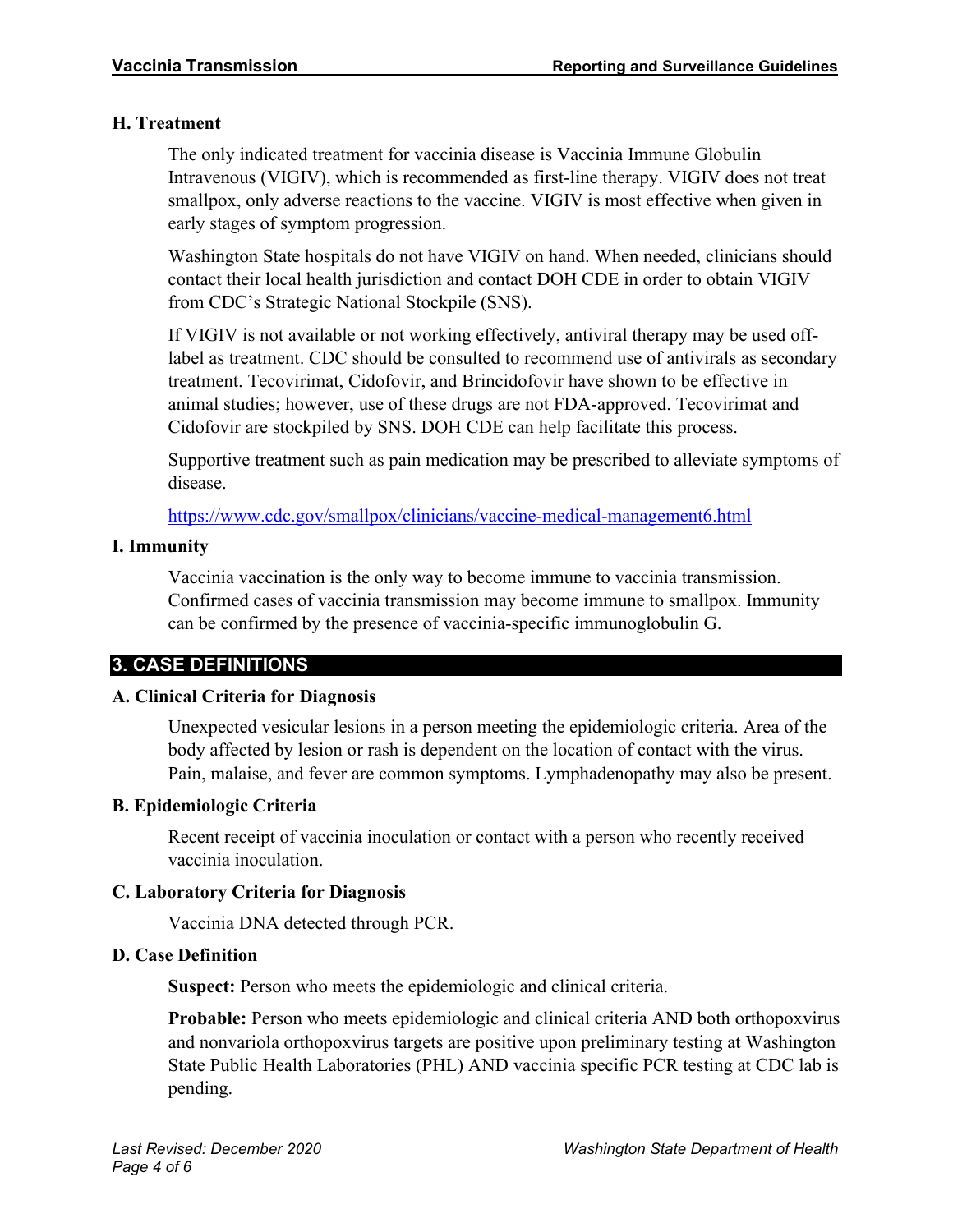**Confirmed:** Person who meets epidemiologic and clinical criteria AND both orthopoxvirus and nonvariola orthopoxvirus targets are positive upon preliminary testing at PHL AND vaccinia specific DNA detected by PCR at CDC lab.

## **4. DIAGNOSIS AND LABORATORY SERVICES**

#### **A. Diagnosis**

Diagnosis of vaccinia transmission is based vaccinia DNA detected through PCR.

## **B. Services Available at the Washington State Public Health Laboratories (PHL)**

PHL can run PCR with orthopoxvirus and nonvariola orthopoxvirus targets. If both targets come back positive, PHL will proceed to submit the specimen to CDC for vaccinia PCR testing.

The preferred specimen type is a dry swab of vesicular or pustular fluid collected within 72 hours of symptom onset. If transportation is within 24-hours of specimen collection, keep specimens refrigerated; if longer than 24-hours, store frozen and ship on dry ice. Collect only using synthetic tipped swabs with a non-wooden shaft. Do not transport medium to the vial. Other accepted specimen types include vesicle/pustule skin or crust, punch biopsy, and serum.

## **5. ROUTINE CASE INVESTIGATION**

Interview the case and others who may be able to provide pertinent information.

## **A. Evaluate the Diagnosis and Assist with Securing VIGIV (Vaccinia Immune Globulin Intravenous)**

Assess the clinical presentation (e.g., lesion(s), rash, malaise, fever), risk factors (e.g., recent close contact with smallpox vaccinee), and immunization history for the patient.

## **B. Identify Source of Infection**

Vaccinia transmission primarily occurs through contact with a recent vaccinee (e.g., a military member).

## **C. Identify Potentially Exposed Persons**

Outbreaks are extremely rare. Collect exposure information, demographics, and onset date of any person reported to have a similar illness.

## **D. Environmental Evaluation**

Not required. The vaccinia virus does not persist long enough in the environment to be detected upon investigation.

## **6. CONTROLLING FURTHER SPREAD**

#### **A. Infection Control Recommendations/Case Management**

Hospitalized patients should be cared for using standard with contact precautions.